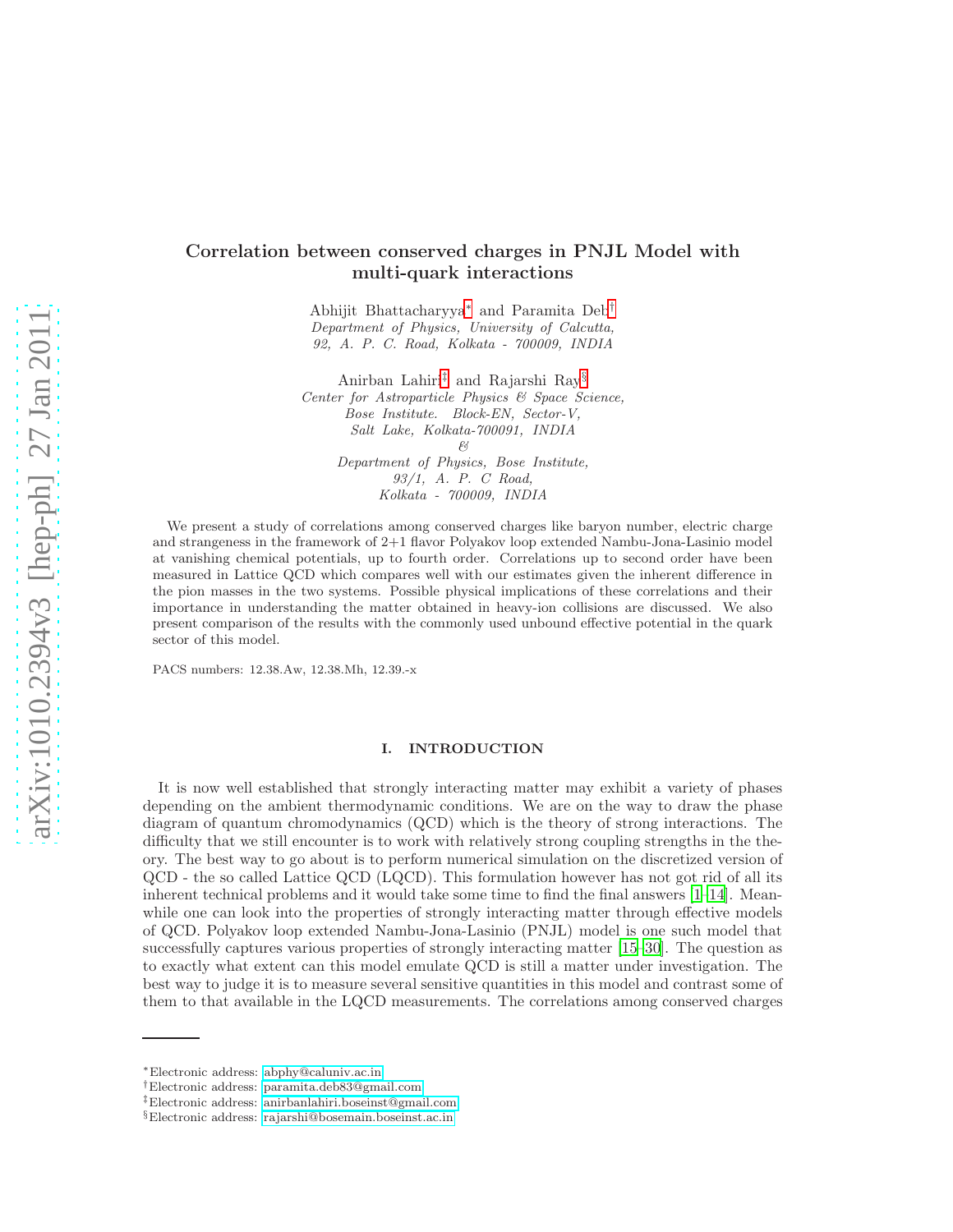are some such quantities that we intend to investigate here. Essentially, the fluctuations and correlations of conserved charges and their higher order cumulants provide information about the degrees of freedom of strongly interacting matter. These can be extracted from the PNJL model and LQCD through the study of diagonal and off-diagonal susceptibilities respectively. They can also provide information about the existence of critical behavior, if any. This phenomenological study is important as there is a rapid progress in the experimental front at the facilities at CERN and Brookhaven heavy-ion colliders.

On the Lattice, some of these correlators have been measured at zero chemical potential. With 2 flavors it was shown [\[31](#page-12-1)[–34\]](#page-12-2) that the fluctuations rise rapidly around the crossover region from hadronic matter to quasi-free quark matter. The higher order cumulants show non-monotonic behavior [\[7](#page-11-3), [35\]](#page-12-3). Similar measurements have been made in 2 flavor PNJL model with three-momentum cutoff regularization [\[21,](#page-11-4) [36](#page-12-4)[–38\]](#page-12-5). Quark number susceptibility (QNS) at finite density has been estimated in some works within 2 flavor PNJL model [\[39\]](#page-12-6). Also, QNS has been studied in Hard Thermal Loop approximation [\[40](#page-12-7)[–42\]](#page-12-8). Recently the idea of the numerical Taylor expansion in terms of chemical potential for PNJL model has been used within the constraint that the net strange quark density is zero, which is the case in ultra relativistic heavy ion collision [\[43\]](#page-12-9).

For 2+1 flavors, fluctuations have been recently measured in LQCD [\[44](#page-12-10)[–46\]](#page-12-11) as well as in PNJL model both with the usual unbound effective potential (UEP) [\[18](#page-11-5), [47](#page-12-12), [48\]](#page-12-13) and with the bound effective potential (BEP) [\[49\]](#page-12-14). Similar calculations have been carried out in Polyakov loop coupled quark-meson (PQM) model [\[50](#page-12-15)[–53\]](#page-12-16) and its renormalization group improved version [\[54\]](#page-12-17).

In this work we investigate the off-diagonal susceptibilities which give the correlations among different conserved charges. Our paper is organized as follows. In Sec. [II,](#page-1-0) we discuss the basic formalism of the PNJL model as well as the method of extracting the Taylor expansion coefficients of pressure that gives the various susceptibilities. In section [III](#page-4-0) we present and discuss our results together with a comparison with the data obtained in LQCD. The last section contains a summary and our conclusions.

# <span id="page-1-0"></span>II. FORMALISM

### A. Thermodynamic Potential

2+1 flavor PNJL model with unbound effective potential has been studied elaborately in a number of recent works [\[15,](#page-11-2) [16,](#page-11-6) [20](#page-11-7), [23\]](#page-11-8). To introduce a bound in the effective potential eight quark interaction terms have been introduced in  $2+1$  flavor NJL model  $[24-27]$  and in the 2 flavor PNJL model [\[28,](#page-12-20) [29](#page-12-21)]. We developed the 2+1 flavor PNJL model with bound effective potential to study finite temperature and chemical potential properties [\[30\]](#page-12-0) within three-momentum cutoff regularization scheme. Comparing with available LQCD data the model was shown to reproduce various aspects of QCD thermodynamics quite satisfactorily. We shall be using this model in the present work. The relevant thermodynamic potential in the mean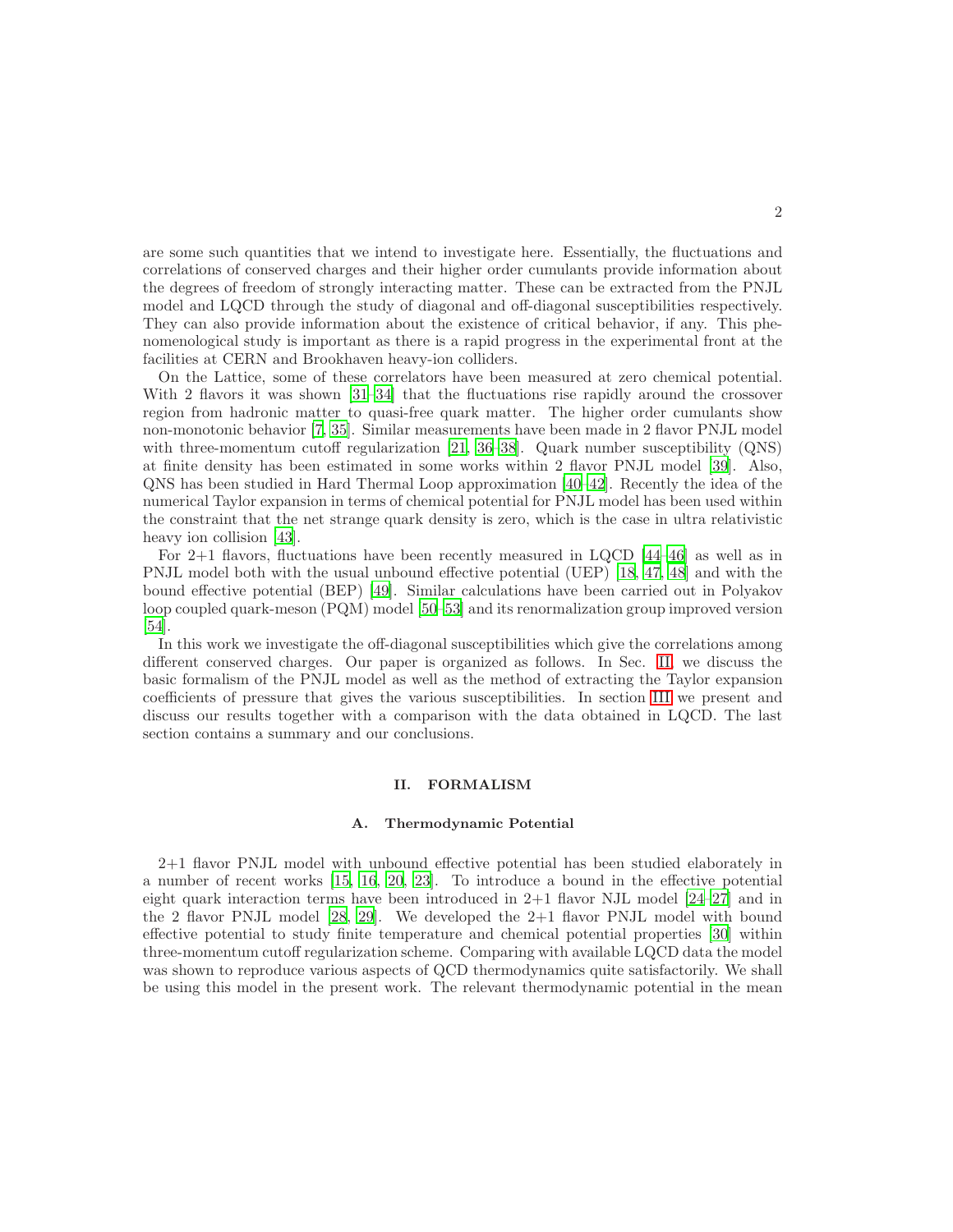field approximation can be written as [\[30\]](#page-12-0),

$$
\Omega = \mathcal{U}'[\Phi, \bar{\Phi}, T] + 2g_S \sum_{f=u,d,s} \sigma_f^2 - \frac{g_D}{2} \sigma_u \sigma_d \sigma_s + 3 \frac{g_1}{2} (\sum_{f=u,d,s} \sigma_f^2)^2 \n+ 3g_2 \sum_{f=u,d,s} \sigma_f^4 - 6 \sum_{f=u,d,s} \int_0^{\Lambda} \frac{d^3 p}{(2\pi)^3} E_f \Theta(\Lambda - |\vec{p}|) \n- 2T \sum_{f=u,d,s} \int_0^{\infty} \frac{d^3 p}{(2\pi)^3} \ln \left[ 1 + 3(\Phi + \bar{\Phi}e^{-\frac{(E_f - \mu_f)}{T}}) e^{-\frac{(E_f - \mu_f)}{T}} + e^{-\frac{3(E_f - \mu_f)}{T}} \right] \n- 2T \sum_{f=u,d,s} \int_0^{\infty} \frac{d^3 p}{(2\pi)^3} \ln \left[ 1 + 3(\bar{\Phi} + \Phi e^{-\frac{(E_f + \mu_f)}{T}}) e^{-\frac{(E_f + \mu_f)}{T}} + e^{-\frac{3(E_f + \mu_f)}{T}} \right]
$$
\n(1)

where  $g_S$  and  $g_D$  are the four quark and six quark coupling constant and  $g_1$  and  $g_2$  are the eight quark coupling constant. Here  $\sigma_f = \langle \bar{\psi}_f \psi_f \rangle$  denotes chiral condensate of the quark with flavor f and  $E_f = \sqrt{p^2 + M_f^2}$  is the single quasi-particle energy. Here, constituent mass  $M_f$  of flavor  $f$  is given by the self-consistent gap equation;

$$
M_f = m_f - 2g_S \sigma_f + \frac{g_D}{2} \sigma_{f+1} \sigma_{f+2} - 2g_1 \sigma_f (\sigma_u^2 + \sigma_d^2 + \sigma_s^2) - 4g_2 \sigma_f^3
$$

where f,  $f + 1$  and  $f + 2$  take the labels of flavor u, d and s in cyclic order. In the above expression, the vacuum part integral has a ultraviolet cutoff  $\Lambda$ . For fixing the parameters  $m_s$ ,  $\Lambda$ ,  $g_S$ ,  $g_D$ ,  $g_1$ ,  $g_2$  we have used the following physical conditions [\[30\]](#page-12-0);

$$
m_{\pi}=138~\mathrm{MeV} \quad m_K~=~494~\mathrm{MeV} \quad m_{\eta}=480~\mathrm{MeV} \quad m_{\eta\prime}=957~\mathrm{MeV}
$$
 
$$
f_{\pi}~=~93~\mathrm{MeV} \quad f_K=117~\mathrm{MeV}
$$

and  $m_u$  is kept fixed at 5.5 MeV. The parameters are given in table [I](#page-3-0) for UEP and BEP.

The Polyakov loop  $\Phi$  and its charge conjugate  $\bar{\Phi}$  are defined as,

$$
\Phi = (\text{Tr}_{\text{c}}\mathbf{L})/\text{N}_{\text{c}}, \qquad \bar{\Phi} = (\text{Tr}_{\text{c}}\mathbf{L}^{\dagger})/\text{N}_{\text{c}}
$$

where, L is the Wilson line given by,

$$
\mathbf{L} = \left[ \mathcal{P} \exp \left( i \int_0^\beta A_4 d\tau \right) \right] = \exp \left[ \frac{i A_4}{T} \right]
$$

The Polyakov loop potential  $U'$  with the Vandermonde (VdM) term can be expressed as [\[22\]](#page-11-9),

<span id="page-2-0"></span>
$$
\mathcal{U}'(\Phi, \bar{\Phi}, T)/T^4 = \mathcal{U}(\Phi, \bar{\Phi}, T)/T^4 - \kappa \ln[J(\Phi, \bar{\Phi})]
$$
\n(2)

where  $\mathcal{U}(\Phi, \bar{\Phi}, T)$  is the Landau-Ginsburg type potential given by [\[16](#page-11-6)],

<span id="page-2-1"></span>
$$
\frac{\mathcal{U}(\Phi, \bar{\Phi}, T)}{T^4} = -\frac{b_2(T)}{2} \bar{\Phi}\Phi - \frac{b_3}{6} (\Phi^3 + \bar{\Phi}^3) + \frac{b_4}{4} (\bar{\Phi}\Phi)^2 \tag{3}
$$

with,

<span id="page-2-2"></span>
$$
b_2(T) = a_0 + a_1(\frac{T_0}{T}) + a_2(\frac{T_0}{T})^2 + a_3(\frac{T_0}{T})^3,
$$
\n<sup>(4)</sup>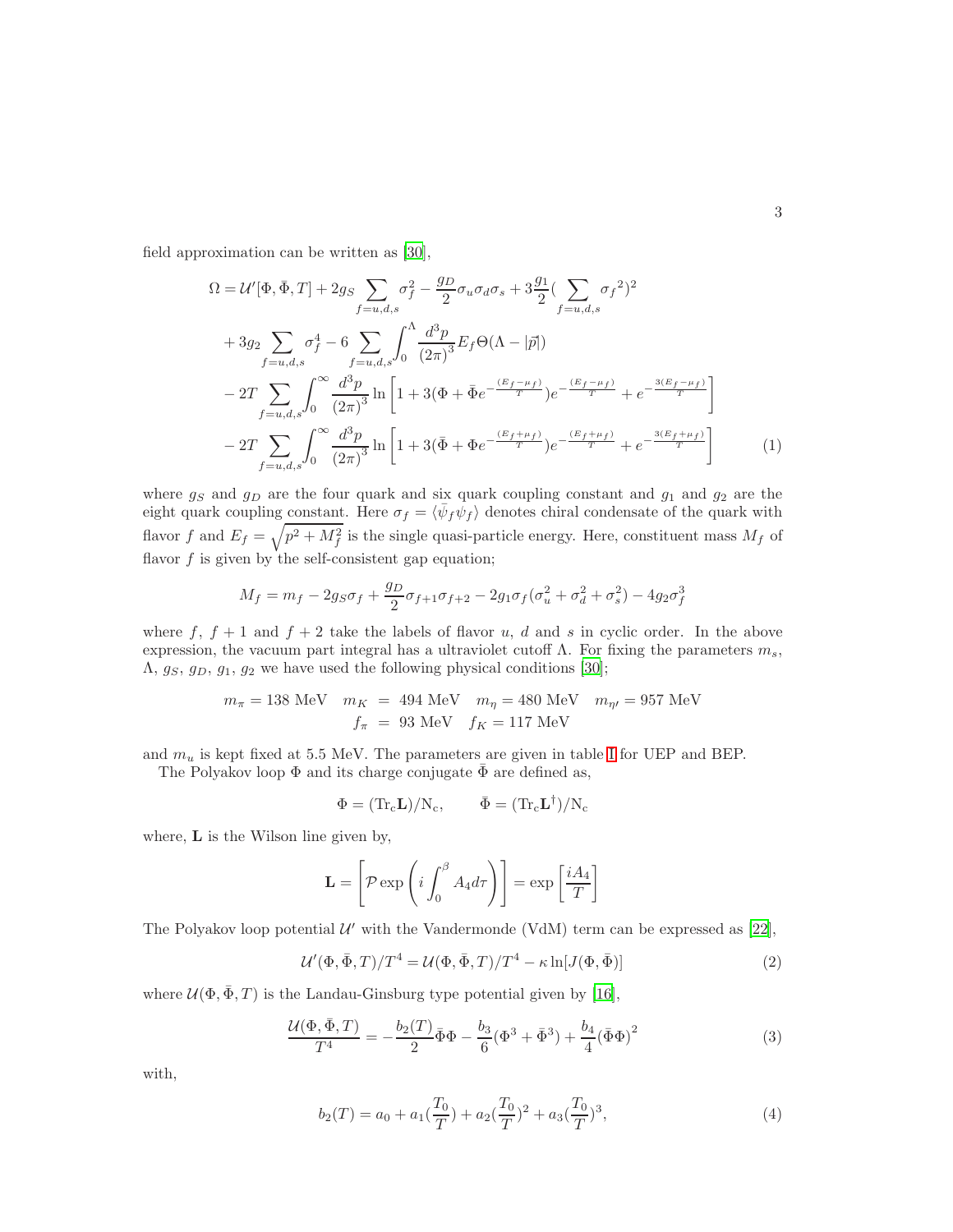| Interaction | $m_{\rm u}$ | m <sub>s</sub>                                                |       |  | $ g_S\Lambda^2  g_D\Lambda^5  g_1 \times 10^{-21}  g_2 \times 10^{-22} $ |              |      |       |
|-------------|-------------|---------------------------------------------------------------|-------|--|--------------------------------------------------------------------------|--------------|------|-------|
|             |             | $(MeV)$   (MeV)                                               | (MeV) |  | $(NeV^{-8})$                                                             | $(MeV^{-8})$ |      | (MeV) |
| <i>UEP</i>  | 5.5         | $\left  \frac{134.758}{631.357} \right  \frac{3.664}{74.636}$ |       |  | 0.0                                                                      | 0.0          |      | 181   |
| BEP         | 5.5         | $183.468$ 637.720 2.914 75.968                                |       |  | 2.193                                                                    | $-5.890$     | 0.06 | 169   |

<span id="page-3-0"></span>TABLE I: Parameters and  $T_C$  for UEP and BEP type Lagrangians.

and  $b_3$ ,  $b_4$  are constants.  $T_0$  is the deconfinement temperature in a pure gauge theory. The VdM determinant in eqn. [\(2\)](#page-2-0) is given by [\[22](#page-11-9)],

$$
J[\Phi, \bar{\Phi}] = (27/24\pi^2)(1 - 6\Phi\bar{\Phi} + 4(\Phi^3 + \bar{\Phi}^3) - 3(\Phi\bar{\Phi})^2)
$$

Here  $\kappa$  is a phenomenological constant which is determined by reproducing the pressure calculated on Lattice. For the Polyakov loop potential we choose the parameters which reproduce the Lattice data of pure gauge thermodynamics [\[1](#page-11-0)]. According to pure SU(3) lattice gauge theory value of  $T_0$  is found to be 270 MeV. However we took  $T_0$  as 190 MeV to get the crossover temperature  $(T_c)$  consistent with the LQCD data. Various thermodynamic quantities like scaled pressure, entropy and energy density are reproduced extremely well in Polyakov loop model using the ansatz [\(3\)](#page-2-1) and [\(4\)](#page-2-2) with parameters summarized below,

$$
a_0 = 6.75, a_1 = -1.95, a_2 = 2.625, a_3 = -7.44, b_3 = 0.75, b_4 = 7.5, T_0 = 190 \text{MeV}
$$

There have been some work [\[55](#page-12-22)] where the Polyakov loop parameters have been obtained by fitting with the full LQCD results rather than with the pure gauge theory results as done here. However, since we have fitted the pressure obtained in our model with that obtained in the full LQCD to obtain the parameter  $\kappa$ , the effect of full QCD is incorporated. In this work the Polyakov loop is a global object. One can improve on it by taking in to the consideration of quantum and local corrections as done in [\[56](#page-12-23), [57\]](#page-12-24). However, in this work, we are mainly looking at the trends of different observables rather than exact matching with the LQCD results. As more and more refined LQCD results are coming up we understand that exact quantitative status is going to change. Hence we do not incorporate those involved calculations in this work.

#### B. Taylor expansion of pressure

The pressure of the strongly interacting matter can be written as,

<span id="page-3-1"></span>
$$
P(T, \mu_B, \mu_Q, \mu_S) = -\Omega(T, \mu_B, \mu_Q, \mu_S),\tag{5}
$$

where T is the temperature,  $\mu_B$  is the baryon (B) chemical potential,  $\mu_Q$  is the charge (Q) chemical potential and  $\mu_S$  is the strangeness (S) chemical potential. From the usual thermodynamic relations the first derivative of pressure with respect to quark chemical potential  $\mu_q$  is the quark number density and the second derivative corresponds to the QNS.

Our first job is to minimize the thermodynamic potential numerically with respect to the fields  $\sigma_u$ ,  $\sigma_d$ ,  $\sigma_s$ ,  $\Phi$  and  $\bar{\Phi}$ . Using these values of the fields we get the mean field value for pressure using the equation [\(5\)](#page-3-1). The scaled pressure obtained in a given range of chemical potential at a particular temperature can be expressed in a Taylor series as,

$$
\frac{p(T, \mu_B, \mu_Q, \mu_S)}{T^4} = \sum_{n=i+j+k} c_{i,j,k}^{B,Q,S}(T) \left(\frac{\mu_B}{T}\right)^i \left(\frac{\mu_Q}{T}\right)^j \left(\frac{\mu_S}{T}\right)^k \tag{6}
$$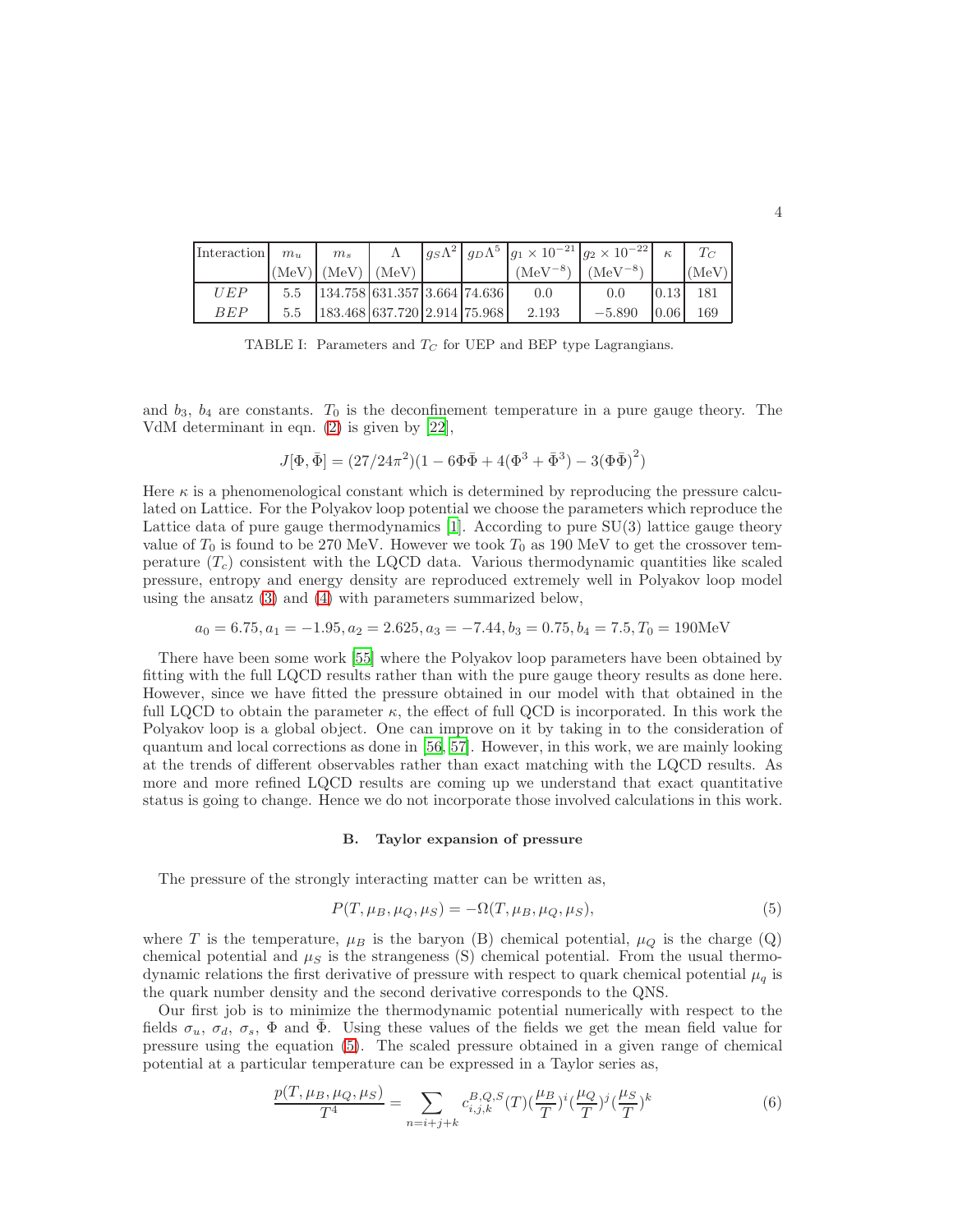where,

$$
c_{i,j,k}^{B,Q,S}(T) = \frac{1}{i!j!k!} \frac{\partial^i}{\partial \left(\frac{\mu_B}{T}\right)^i} \frac{\partial^j}{\partial \left(\frac{\mu_Q}{T}\right)^j} \frac{\partial^k (P/T^4)}{\partial \left(\frac{\mu_S}{T}\right)^k} \Big|_{\mu_{q,Q,S}=0} \tag{7}
$$

The flavor chemical potentials  $\mu_u$ ,  $\mu_d$ ,  $\mu_s$  are related to  $\mu_B$ ,  $\mu_Q$ ,  $\mu_S$  by,

$$
\mu_u = \frac{1}{3}\mu_B + \frac{2}{3}\mu_Q, \quad \mu_d = \frac{1}{3}\mu_B - \frac{1}{3}\mu_Q, \quad \mu_s = \frac{1}{3}\mu_B - \frac{1}{3}\mu_Q - \mu_S \tag{8}
$$

Here the odd terms vanish due to CP symmetry at vanishing chemical potential and the correlation functions with  $i + j + k$  even are nonzero. In this work we evaluate the correlation coefficients up to fourth order which are generically given by;

$$
c_{i,j}^{X,Y} = \frac{1}{i!j!} \frac{\partial^{i+j} (P/T^4)}{\partial \left(\frac{\mu_X}{T}\right)^i \partial \left(\frac{\mu_Y}{T}\right)^j}
$$
(9)

where, X and Y each stands for B, Q and S with  $X \neq Y$ . To extract the Taylor coefficients, first the pressure is obtained as a function of different combinations of chemical potentials for each value of T and fitted to a polynomial about zero chemical potential using the gnuplot fit program [\[58\]](#page-12-25). Stability of the fit has been checked by varying the ranges of fit and simultaneously keeping the values of least squares to  $10^{-10}$  or even less.

# <span id="page-4-0"></span>III. RESULTS AND DISCUSSION

We now set out to present the results obtained for correlation among different conserved charges. First the leading order correlations are shown and compared with those of LQCD. Later we discuss the behavior of some higher order correlations predicted from PNJL model.

Let us consider the baryon-strangeness (BS) correlation. In Fig[.1\(a\)](#page-5-0) leading order BS correlation is shown and compared with LQCD data. Though there is good qualitative agreement the results have significant difference quantitatively. This is not very surprising as the inherent physical masses of the constituents in our model and those on the Lattice are substantially different - the ratio of pion to kaon mass is about a factor of 2 larger on the Lattice than the physical value. As we shall see this kind of departure remains for almost all the correlations measured on the Lattice and in PNJL model.

The BS correlation normalized to the strangeness and baryon number fluctuations respectively are given by

$$
C_{BS} = -\frac{\chi_{BS}}{\chi_{SS}} = -\frac{1}{2} \frac{c_{11}^{BS}}{c_2^S}
$$

$$
C_{SB} = -\frac{\chi_{BS}}{\chi_{BB}} = -\frac{1}{2} \frac{c_{11}^{BS}}{c_2^B}
$$

where we have used the notation;  $\chi_{XY} = \frac{\partial^2 F}{\partial x \cdot \partial y}$  $\frac{\partial^2 P}{\partial \mu_X \partial \mu_Y}$  and  $\chi_{XX} = \frac{\partial^2 P}{\partial \mu_X^2}$  $\partial \mu_X^2$ . It was argued in Ref.[\[59](#page-12-26)] that C<sub>BS</sub> has entirely different behavior in hadron gas and in QGP, and therefore this can be a reasonable diagnostic tool for identifying the nature of the matter formed in heavy-ion collisions through event-by-event fluctuations. In quark phase, baryon number and strangeness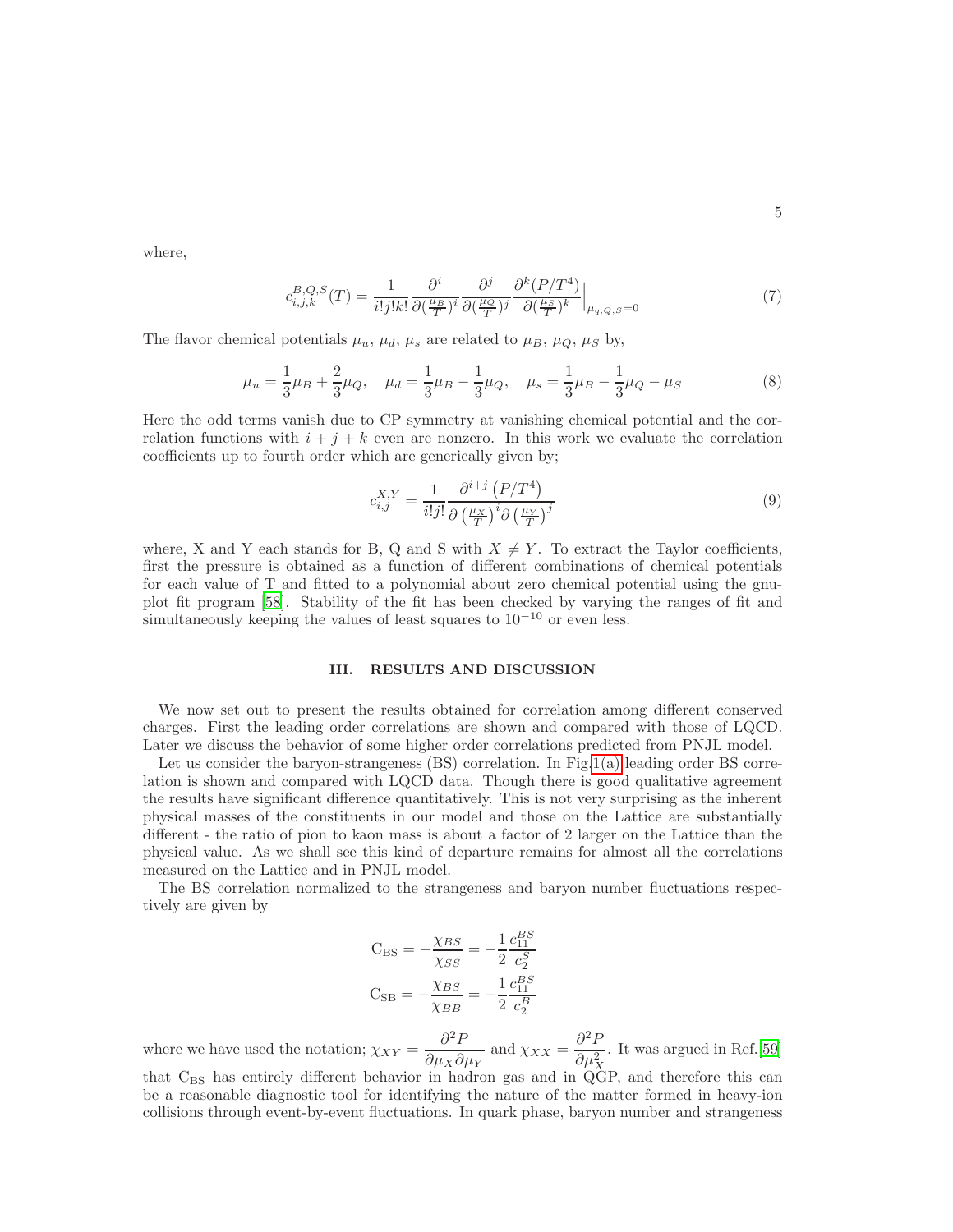<span id="page-5-1"></span>

<span id="page-5-0"></span>

<span id="page-5-2"></span>FIG. 1: Leading order Baryon-strangeness (BS)correlation as a function of  $T/T_C$ . Lattice data taken from Ref.[\[45](#page-12-27)]. Arrows on the right indicate the corresponding SB limit.

are strongly correlated through the strange quark indicating  $C_{BS}$  should approach its Stefan-Boltzmann (SB) limit as soon as quark quasi-particles are dominant. The corresponding value for the ratio  $\frac{c_{11}^{BS}}{s}$  $c_2^S$ is  $-\frac{2}{3}$ . From Fig[.1\(b\)](#page-5-1) we see that closely above  $T_C$  the ratio reaches its SB limit.

At low temperatures in the hadronic phase the situation is different. Numerator of  $C_{BS}$  has contributions from strange baryons only, whereas the denominator has contributions from all strange hadrons. So the ratio approaches zero as the temperature is decreased.

A similar behavior is found in the ratio C<sub>SB</sub> which gives the BS correlation normalized to the fluctuation of baryon number. This is shown in Fig[.1\(c\).](#page-5-2) Here again the high temperature behavior is consistent with a quark quasi-particle picture and at the low temperatures the strange baryon correlation is much smaller than the baryon fluctuation due to the large mass of the strange baryons. For both these ratios we see a nice qualitative agreement with lattice data though quantitative disagreement persist.

Going a step further we show the behavior of some fourth order correlations -  $c_{22}^{BS}$ ,  $c_{31}^{BS}$  and  $c_{13}^{BS}$  in Fig[.2.](#page-6-0) At low T, in the hadronic phase, all three correlations go to zero. On the other hand the correlations approach their SB limit at temperature close to  $2.5T_c$ . For  $c_{22}^{BS}$  and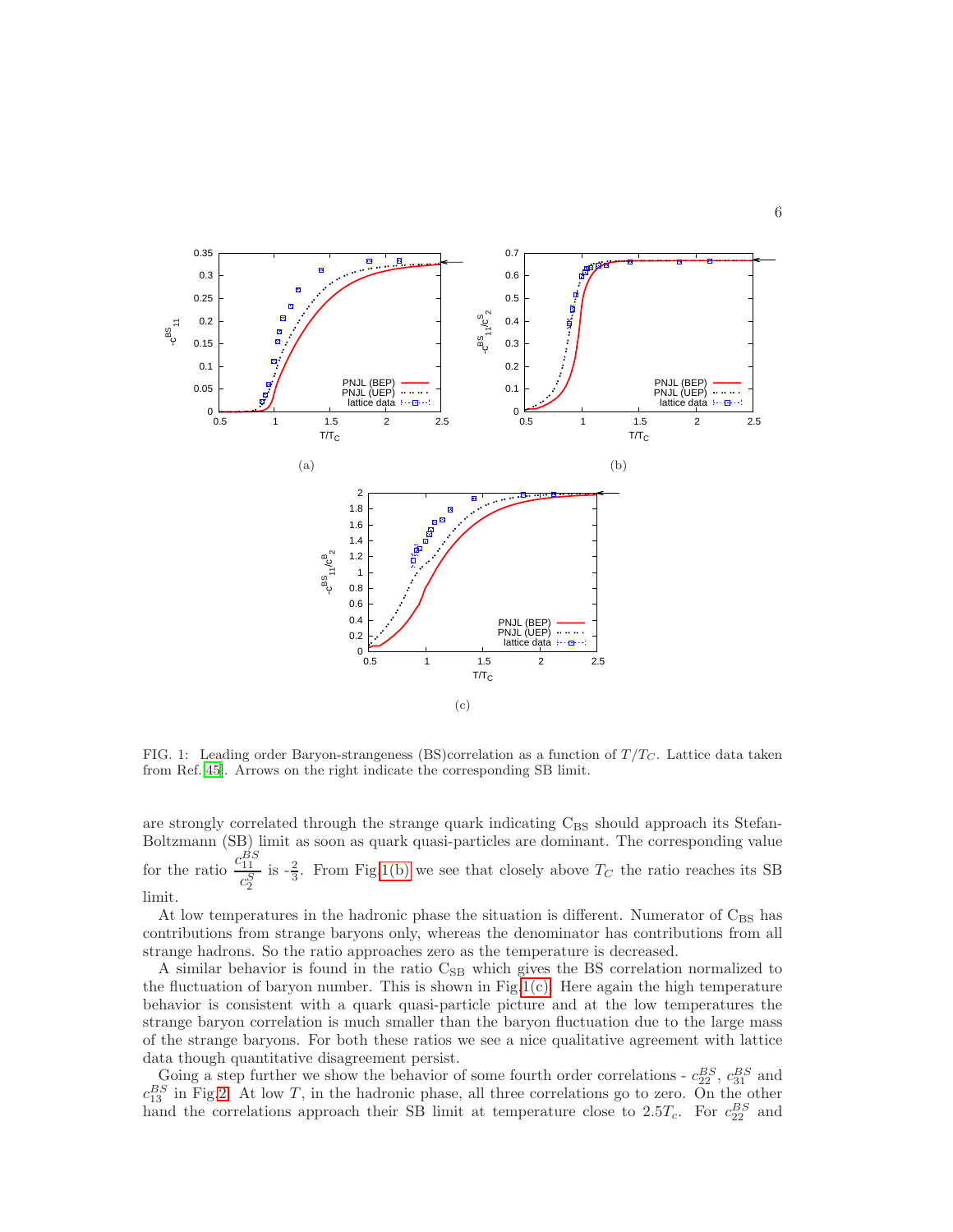

<span id="page-6-0"></span>FIG. 2: Fourth order baryon-strange correlation coefficients as a function of  $T/T_C$ . Arrows on the right indicate the corresponding SB limit.

 $c_{31}^{BS}$  there are two cusps, one corresponding to the chiral transition in the light quark sector and the other corresponding to the strange sector. Similar features for diagonal correlators were discussed by us in Ref. [\[49](#page-12-14)]. For  $c_{13}^{BS}$  the strange sector completely overwhelms the light quark sector as expected, and so there is only one peak at  $1.5T_c$ . Therefore, if somehow these three correlations freeze out earlier than thermal and chemical freeze-out in heavy-ion collision experiments, they will not only be good indicators of the crossover but can also draw the explicit distinction between the chiral transitions in the light and strange quark sectors.

We now turn to baryon-charge (BQ) correlation. In Fig[.3\(a\)](#page-7-0) leading order correlation is shown. At both very low and at very high temperatures  $c_{11}^{BQ}$  is zero. This is because at low temperatures the contributions from heavy baryons decrease. On the other hand in the high temperature weakly interacting phase the baryon and charge quantum numbers are completely independent of each other. The peak in  $c_{11}^{BQ}$  occurs slightly above  $T_c$  and is a clean indicator of the crossover. We show  $c_{11}^{BQ}$  normalized with respect to  $c_2^B$  and  $c_2^Q$  respectively in other two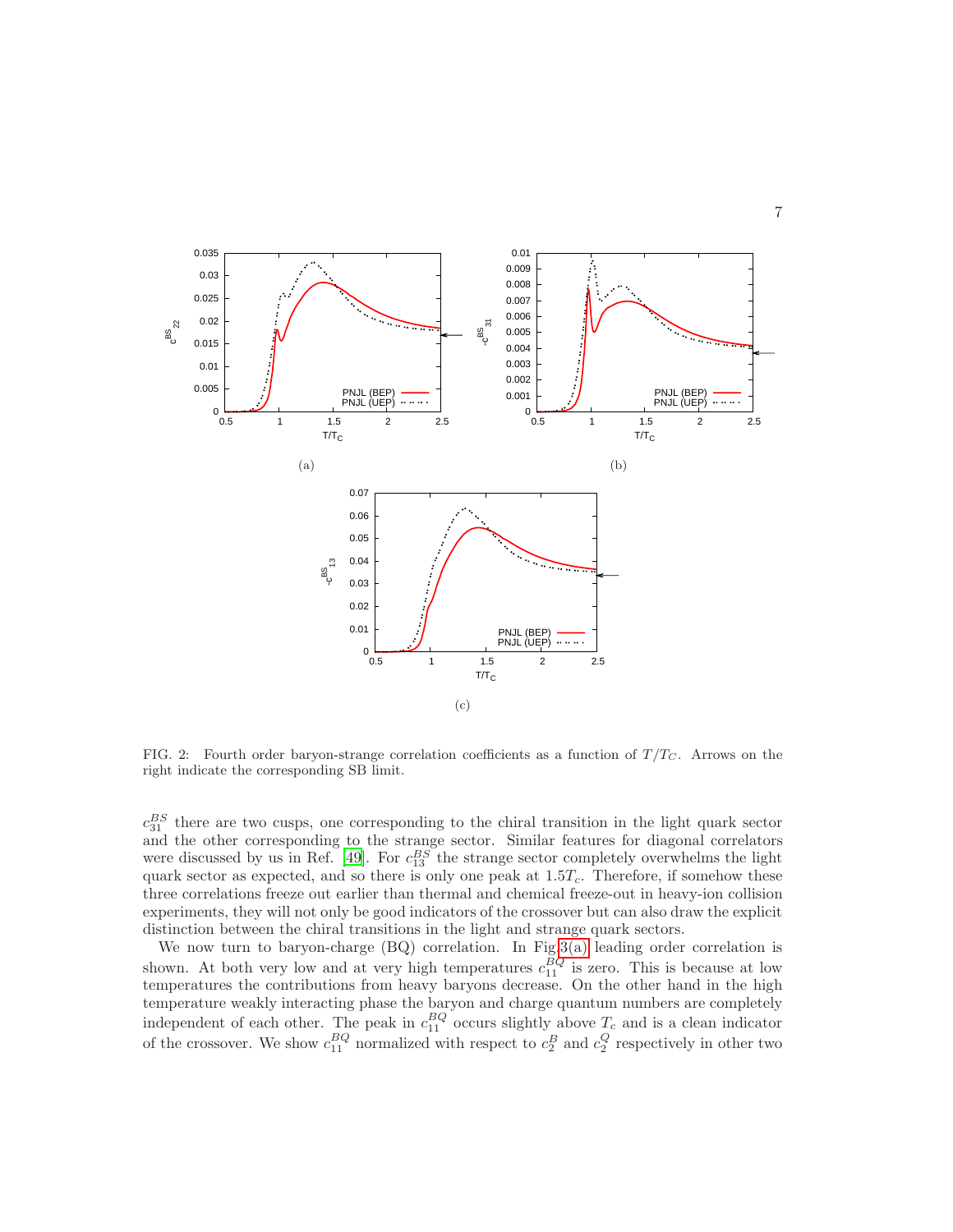<span id="page-7-0"></span>

<span id="page-7-1"></span>FIG. 3: Leading order baryon-charge (BQ) correlation as a function of  $T/T_C$ . Lattice data taken from Ref.[\[45\]](#page-12-27).

panels of Fig[.3.](#page-7-1) These can be expressed in terms of the following:

$$
C_{BQ} = \frac{\chi_{BQ}}{\chi_{QQ}} = \frac{1}{2} \frac{c_{11}^{BQ}}{c_2^Q}
$$

$$
C_{QB} = \frac{\chi_{BQ}}{\chi_{BB}} = \frac{1}{2} \frac{c_{11}^{BQ}}{c_2^B}
$$

Both the ratios go to zero at high T. At low T the ratios show different behavior. While  $c_2^B$ becomes small at low temperatures due to heavy baryons,  $c_2^Q$  is not so small due to the contributions from light mesons. Thus  $C_{QB}$  remains non-zero whereas  $C_{BQ}$  goes to zero. Interestingly, in case of a complete thermal equilibrium, in the fireball created in heavy-ion collisions, these two quantities, if measured, would give valuable insight into the quantitative aspects of the PNJL model at low temperatures in the hadronic phase. The difference in Lattice and PNJL model studies which is more pronounced below  $T_c$ , would then have to confront this measurement in the experiment.

In Fig[.4](#page-8-0) we have plotted the 3 fourth order correlation coefficients  $c_{22}^{BQ}$ ,  $c_{31}^{BQ}$  and  $c_{13}^{BQ}$ . All of them show a pronounced peak close to  $T_c$ . Among these  $c_{31}^{BQ}$  is non-zero only at  $T_c$  and so is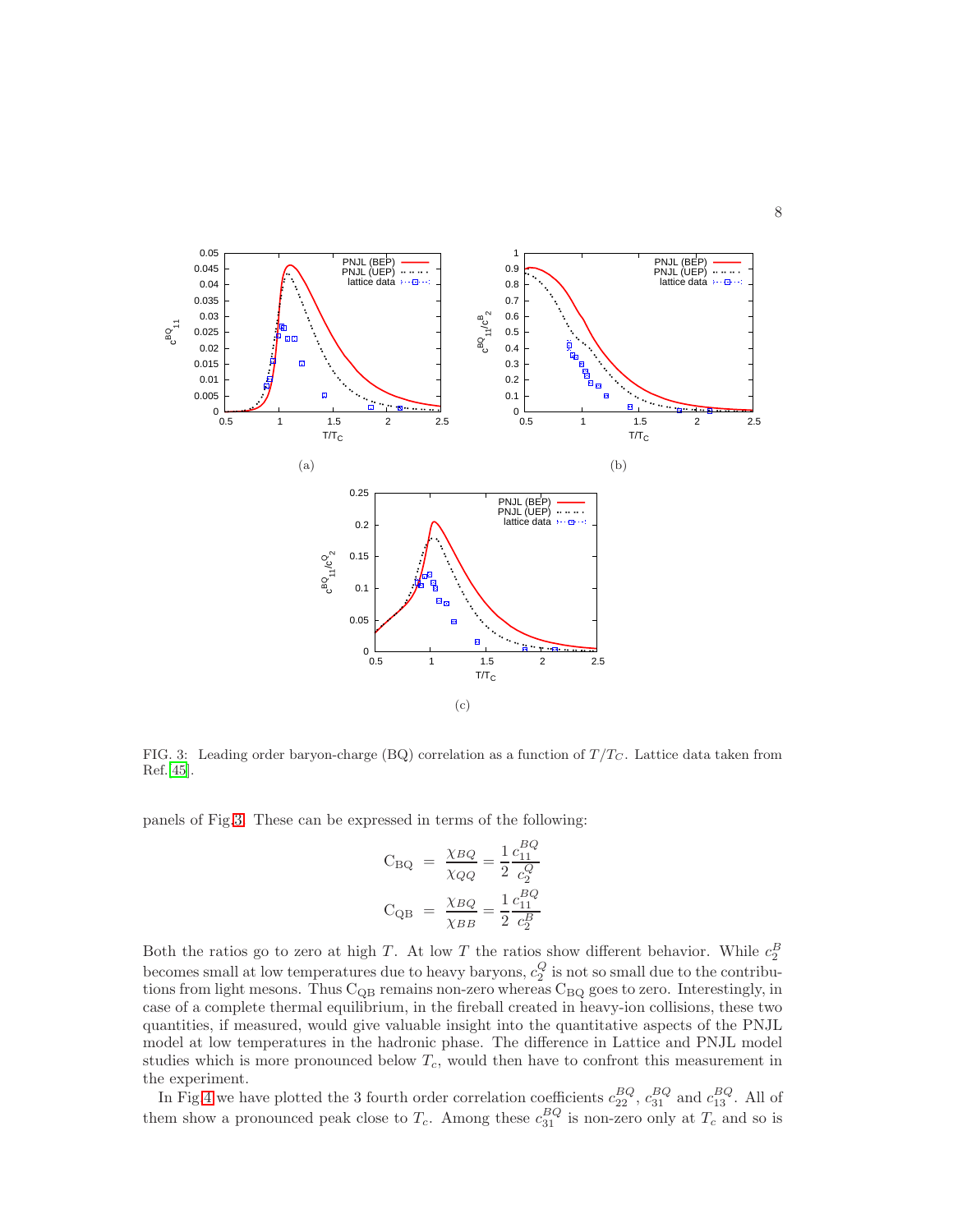

<span id="page-8-0"></span>FIG. 4: Fourth order baryon-charge correlation coefficients as a function of  $T/T_C$ . Arrows on the right indicate the corresponding SB limit.

the best indicator of the crossover. These correlators do not show the double peak structure as contribution from strange sector is subdominant.

In Fig[.5](#page-9-0) the leading order QS correlation is shown. As in the case of baryon number, charge is also strongly correlated to strangeness through strange quarks and therefore at high temperature  $c_{11}^{QS}$  approaches its SB limit. At low temperatures, the strangeness carriers become heavier and hence the correlation decreases. Interesting features arise in the ratios,

$$
C_{QS} = \frac{\chi_{QS}}{\chi_{SS}} = \frac{1}{2} \frac{c_{11}^{QS}}{c_2^S}
$$

$$
C_{SQ} = \frac{\chi_{QS}}{\chi_{QQ}} = \frac{1}{2} \frac{c_{11}^{QS}}{c_2^Q}
$$

The ratio  $C_{SQ}$  decreases with decreasing temperature until it reaches  $T_c$ . There it shows a plateau both in PNJL and Lattice measurements as most likely this is where hadronic degrees of freedom start to become dominant. Thereafter the ratio again decreases. This seems to indicate that as we raise the temperature, the strangeness content and hence its correlation keeps on increasing reaching a saturation. This is suddenly broken by the liberation of new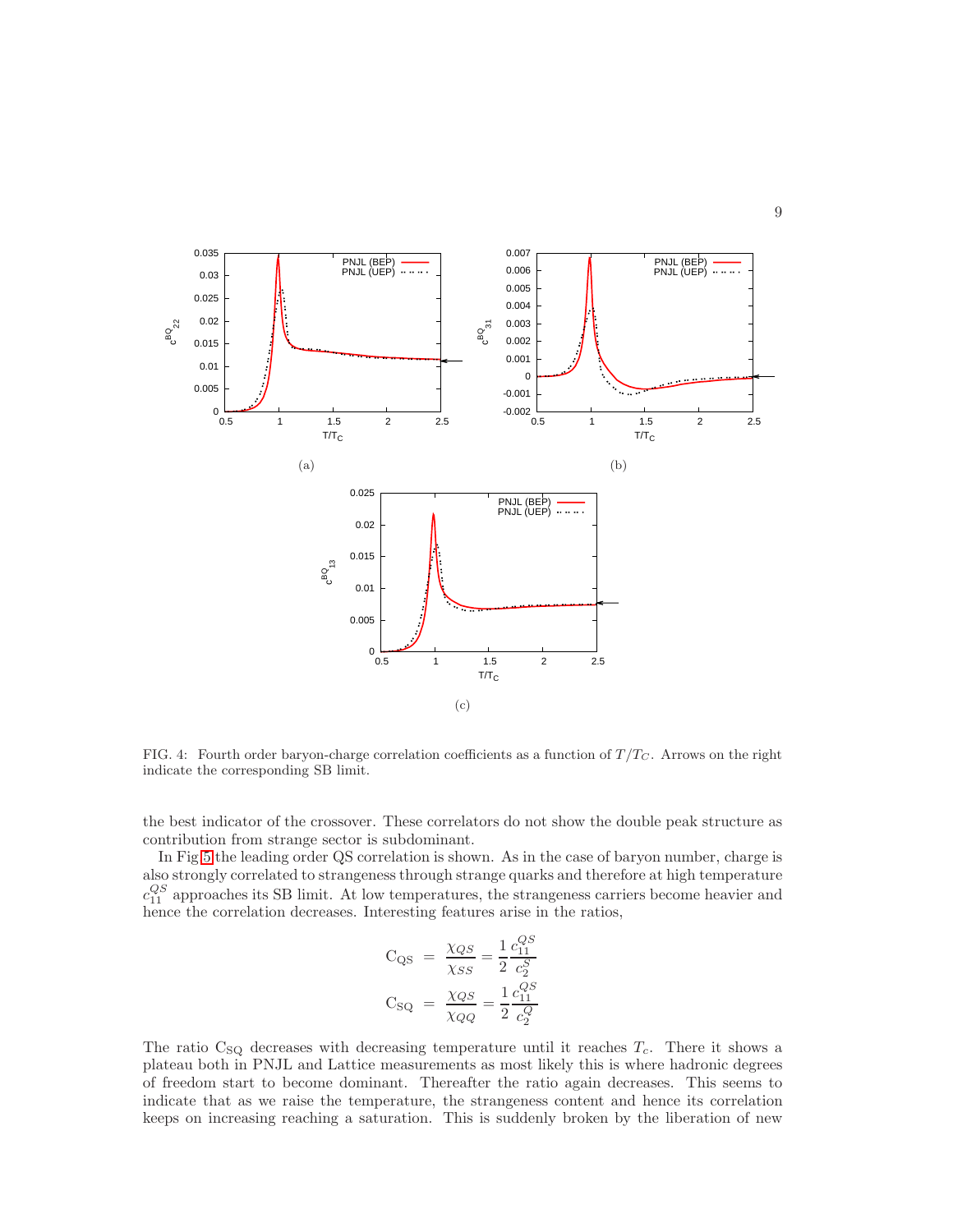

<span id="page-9-0"></span>FIG. 5: Leading order charge-strange correlation as a function of  $T/T_C$ . Lattice data taken from Ref.[\[45\]](#page-12-27). Arrows on the right indicate the corresponding SB limit.

degrees of freedom in terms of quark quasi-particles just above  $T_c$ . More detailed investigation is necessary to confirm this picture. In retrospect we do expect and see a similar behavior for  $C_{SB}$  and  $C_{QB}$  though not highly prominent.

At large temperatures  $C_{QS}$  takes up non-zero value [\[60](#page-12-28)]. However it increases with decreasing temperature due to the same reason as  $C_{\text{QB}}$ , i.e., the strangeness fluctuations decrease at a faster rate at lower temperatures. The saturation effect near  $T_c$  is normalized out.

In Fig[.6](#page-10-0) we have plotted the fourth order correlations. All three fourth order correlations  $c_{22}^{QS}$ ,  $c_{31}^{QS}$  and  $c_{13}^{QS}$  show similar behavior as for the BS correlations. Therefore these two sets can be used complementarily to understand the state of affairs in heavy ion collisions.

### IV. CONCLUSION

We have studied the correlations between different conserved charges in the PNJL model. The baryon-strange (BS), baryon-charge (BQ) and the charge-strange (QS) correlations were obtained by fitting the pressure in a Taylor series expansion around vanishing chemical potential. The ratio of these leading order correlators to the respective quadratic diagonal correlators were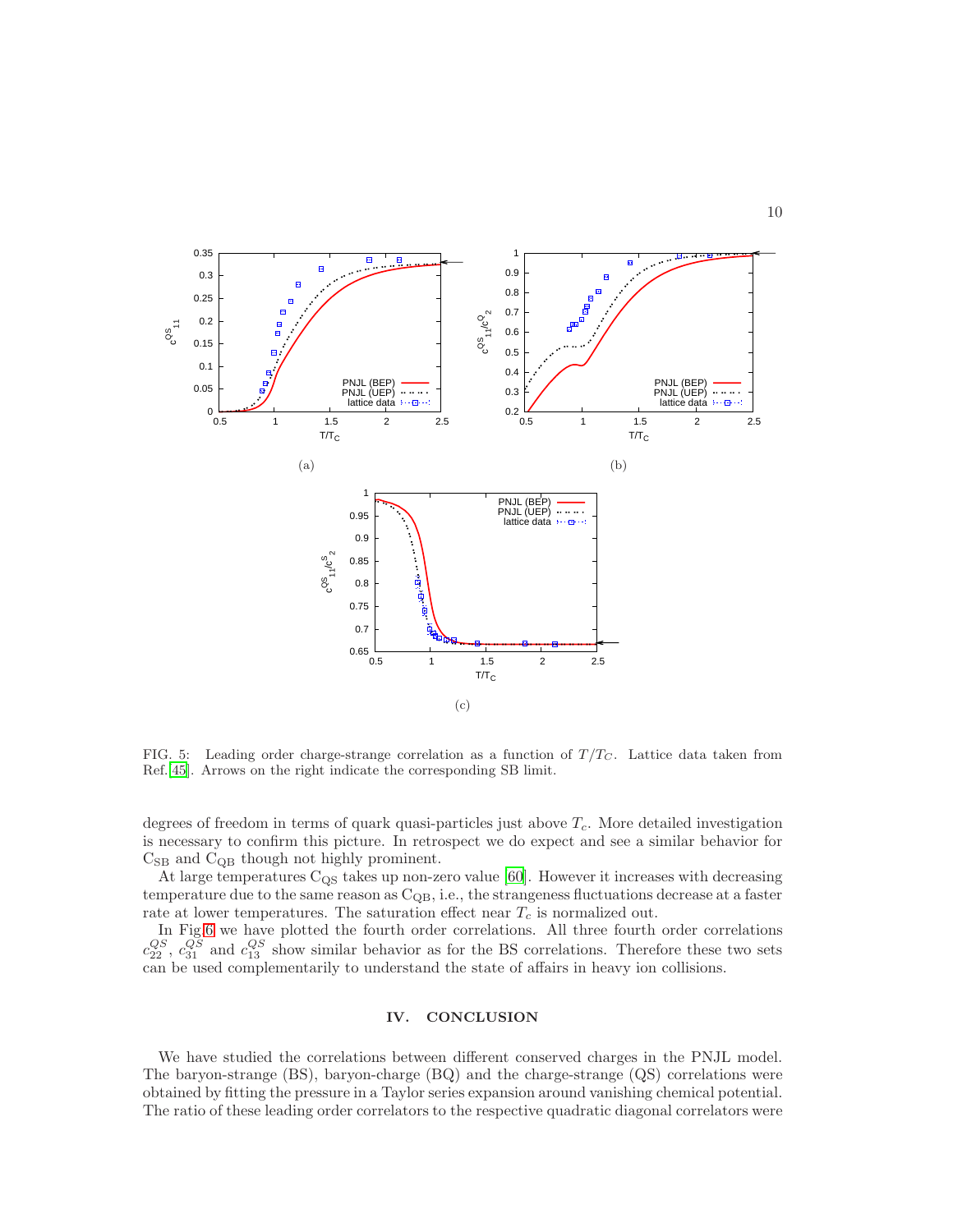

<span id="page-10-0"></span>FIG. 6: Fourth order charge-strange correlation coefficients as a function of  $T/T_C$ . Arrows on the right indicate the corresponding SB limit.

obtained. The results were shown both for the physically bound effective PNJL model (BEP) as well as the conventional PNJL model without a physical bound (UEP). Lattice QCD data exists for the leading order correlators and were contrasted against our calculations.

In general the comparison with Lattice data gave excellent qualitative agreement reproducing all the physical features in all the coefficients that could be compared. However quantitative differences remain which we believe is mainly due to the difference in effective masses. Interestingly the UEP seems to be closer to the Lattice results. One can therefore say that the PNJL model is standing quite strong as an effective model of QCD.

As we discussed in the main text the combined studies of various correlators would give us a clearer picture of the matter created in heavy-ion collision experiments. The leading order coefficients can be most useful in identifying if the QGP is formed, while the higher order coefficients could identify the crossover region.

We have noted a slight saturation of charge and strangeness through the saturation of the ratios  $C_{SQ}$ ,  $C_{SB}$  and  $C_{QB}$  in a small temperature region just below  $T_c$ . This is found both in the PNJL model and in LQCD. Perhaps this is when the degrees of freedom crossover from hadronic to the partonic ones.

The higher order correlators containing strangeness show two cusps at around  $T_c$  and around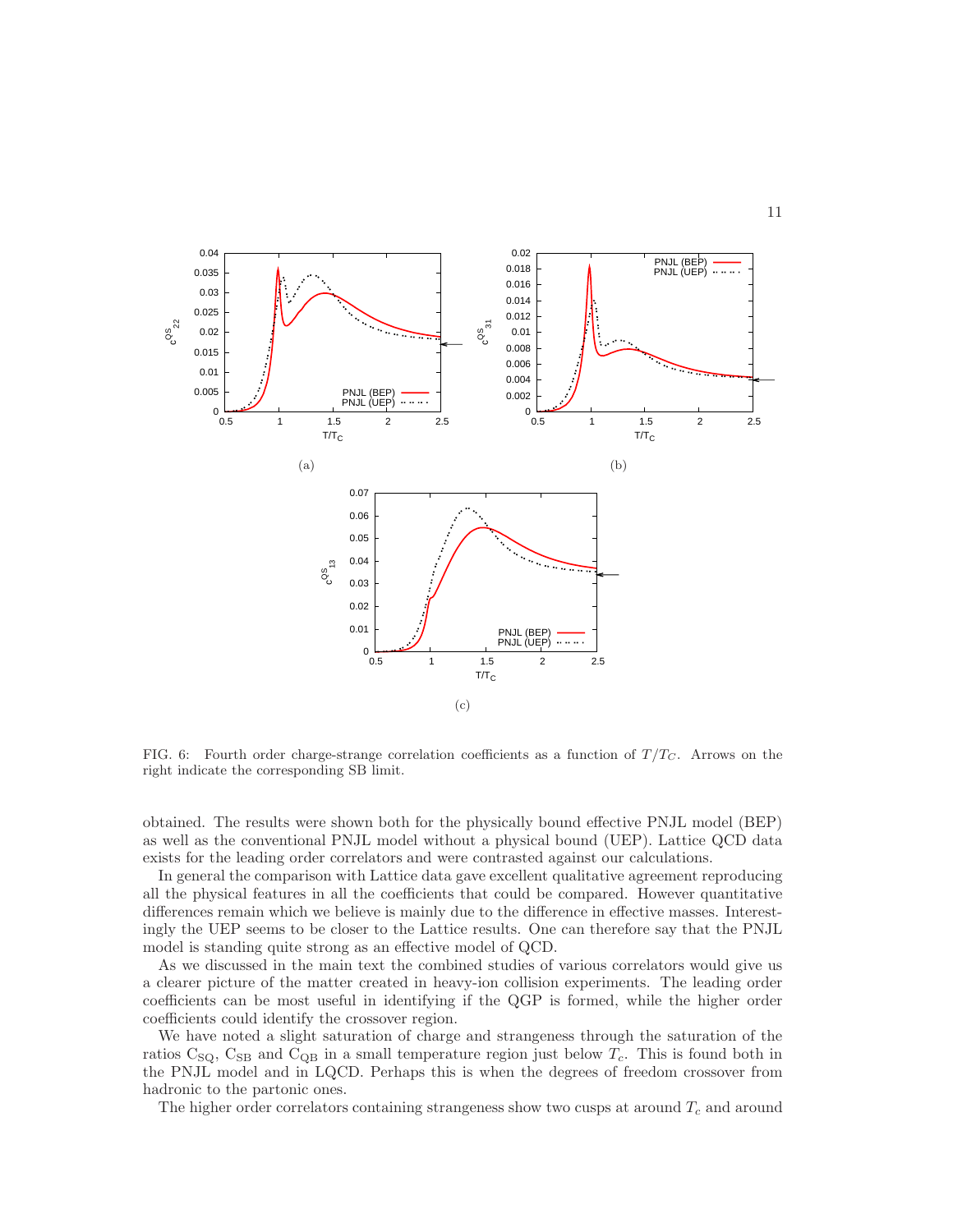$1.5T_c$ , corresponding to the temperatures where the chiral crossover in the light and strange quark sectors occur. This widens the temperature range where the fluctuations remain much larger than the values at low temperature thus increasing the scope of identifying the possible existence of the high temperature phase in heavy-ion collisions. On the other hand the higher order BQ correlators have a sharp peak and is an accurate tool to decide the crossover temperature.

Even if we are not lucky enough to identify the high temperature phase from the correlations which need to get frozen much before thermal or chemical freeze-out, the various equilibrium thermodynamic measurements of the correlators would help us in determining the finite temperature behavior of the hadronic sector studied theoretically using PNJL model and Lattice QCD.

### V. ACKNOWLEDGEMENT

P.D. and A.L. would like to thank CSIR for financial support. A.B. thanks CSIR and UGC (UPE and DRS) for support.

Note Added: After finishing this work we learned of a recent work by W. Fu and Y. Wu (arxiv : 1010.0892 [hep-ph]). However they have calculated the off-diagonal susceptibilities only for the unbound effective potential of the PNJL model. Furthermore, they have not included the Vandermonde term in the Polyakov loop potential.

- <span id="page-11-0"></span>[1] G. Boyd *et al.*, Nucl. Phys. B **469**, 419 (1996).
- [2] J. Engels, O. Kaczmarek, F. Karsch, and E. Laermann, Nucl. Phys. B 558, 307 (1999).
- [3] Z. Fodor and S. D. Katz, Phys. Lett. B **534**, 87 (2002).
- [4] Z. Fodor, S. D. Katz and K. K. Szabo, Phys. Lett. B 568, 73 (2003).
- [5] C. R. Allton *et al.*, Phys. Rev. D 66, 074507 (2002).
- [6] C. R. Allton et al., Phys. Rev. D 68, 014507 (2003).
- <span id="page-11-3"></span>[7] C. R. Allton *et al.*, Phys. Rev. D **71**, 054508 (2005).
- [8] P. de Forcrand and O. Philipsen, Nucl. Phys. B 642, 290 (2002); 673, 170 (2003).
- [9] Y. Aoki, Z. Fodor, S. D. Katz and K. K. Szabo, Phys. Lett. B 643, 46 (2006).
- [10] Y. Aoki, G. Endrodi, Z. Fodor, S. D. Katz and K. K. Szabo, Nature 443, 675 (2006).
- [11] E. Megias, E. Ruiz Arriola and L. L. Salcedo, Rom. Rep. Phys. 58, 081, (2006)
- [12] E. Megias, E. R. Arriola and L. L. Salcedo, Pos JHW2005, 025, (2006).
- [13] E. Megias, E. R. Arriola and L. L. Salcedo, Nucl. Phys. Proc. Suppl. 186, 256, (2009).
- <span id="page-11-1"></span>[14] E. Megias, E. R. Arriola and L. L. Salcedo, Phys. Rev. D 81, 096009, (2010).
- <span id="page-11-2"></span>[15] K. Fukushima, Phys. Lett. B **591**, 277 (2004).
- <span id="page-11-6"></span>[16] C. Ratti, M. A. Thaler and W. Weise, Phys. Rev. D **73**, 014019 (2006).
- [17] R. D. Pisarski, Phys. Rev. D 62, 111501 (2000); A. Dumitru and R. D. Pisarski, Phys. Lett. B 504, 282 (2001); 525, 95 (2002); Phys. Rev. D 66, 096003 (2002).
- <span id="page-11-5"></span>[18] K. Fukushima, Phys. Rev. D 77, 114028, (2008).
- [19] H. Hansen, W. M. Alberico, A. Beraudo, A. Molinari, M. Nardi and C. Ratti, Phys. Rev. D 75, 065004 (2007).
- <span id="page-11-7"></span>[20] M. Ciminale, R. Gatto, N. D. Ippolito, G. Nardulli and M. Ruggieri, Phys. Rev. D 77, 054023 (2008).
- <span id="page-11-4"></span>[21] S. K. Ghosh, T. K. Mukherjee, M. G. Mustafa and R. Ray, Phys. Rev. D 73, 114007 (2006).
- <span id="page-11-9"></span>[22] S. K. Ghosh, T. K. Mukherjee, M. G. Mustafa and R. Ray, Phys. Rev. D 77, 094024 (2008).
- <span id="page-11-8"></span>[23] P. Deb, A. Bhattacharyya, S. Datta and S. K. Ghosh, Phys. Rev. C 79, 055208 (2009).